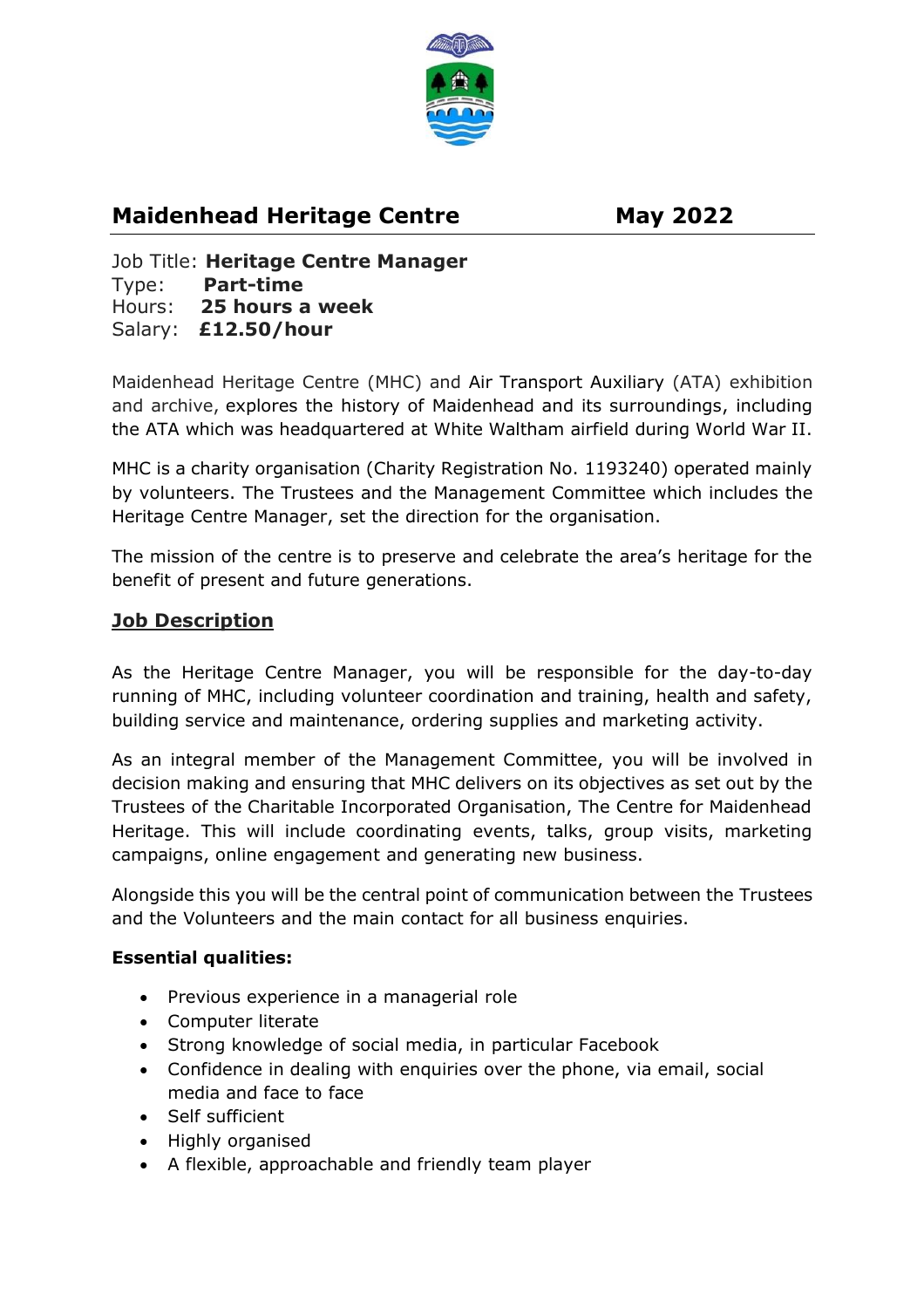

- Reliable
- An empathetic and calm manner to deal with situations as they arise

#### **Desirable qualities:**

- Degree level education
- Minimum 1 year experience running a shop, office or museum
- Knowledge of GDPR regulations and handling of personal data
- Locally based
- Up to date DBS check
- Interest in history and the cultural sector

# **Main Responsibilities:**

#### **Volunteers:**

- Manage a team of Front of House Volunteers
- Unlock MHC for Volunteer team in time for opening
- Manage DBS applications for new Volunteers and ensure current Volunteers have up to date forms
- Act as Volunteer Co-ordinator, Supervisor and Trainer
- Conduct regular Volunteer Meetings
- Carry out induction training to all new Volunteers and take care of development needs of Volunteers
- Send regular correspondence to volunteers via email and phone
- Source new Volunteers

# **Business:**

- Tally up the till
- Manage email accounts
- Order shop stock and carry out stock inventories
- Manage and arrange contracts and services
- Monitor and organise IT back up of computers to the cloud and hard-drive
- Health & Safety (including general risk assessments)
- Update and implement policies
- GDPR and data management

# **Community:**

- Facilitate group visits
- Facilitate education group visits
- Act as first point of contact of booking speakers for external venues
- Act as first point of contact for group visits to MHC